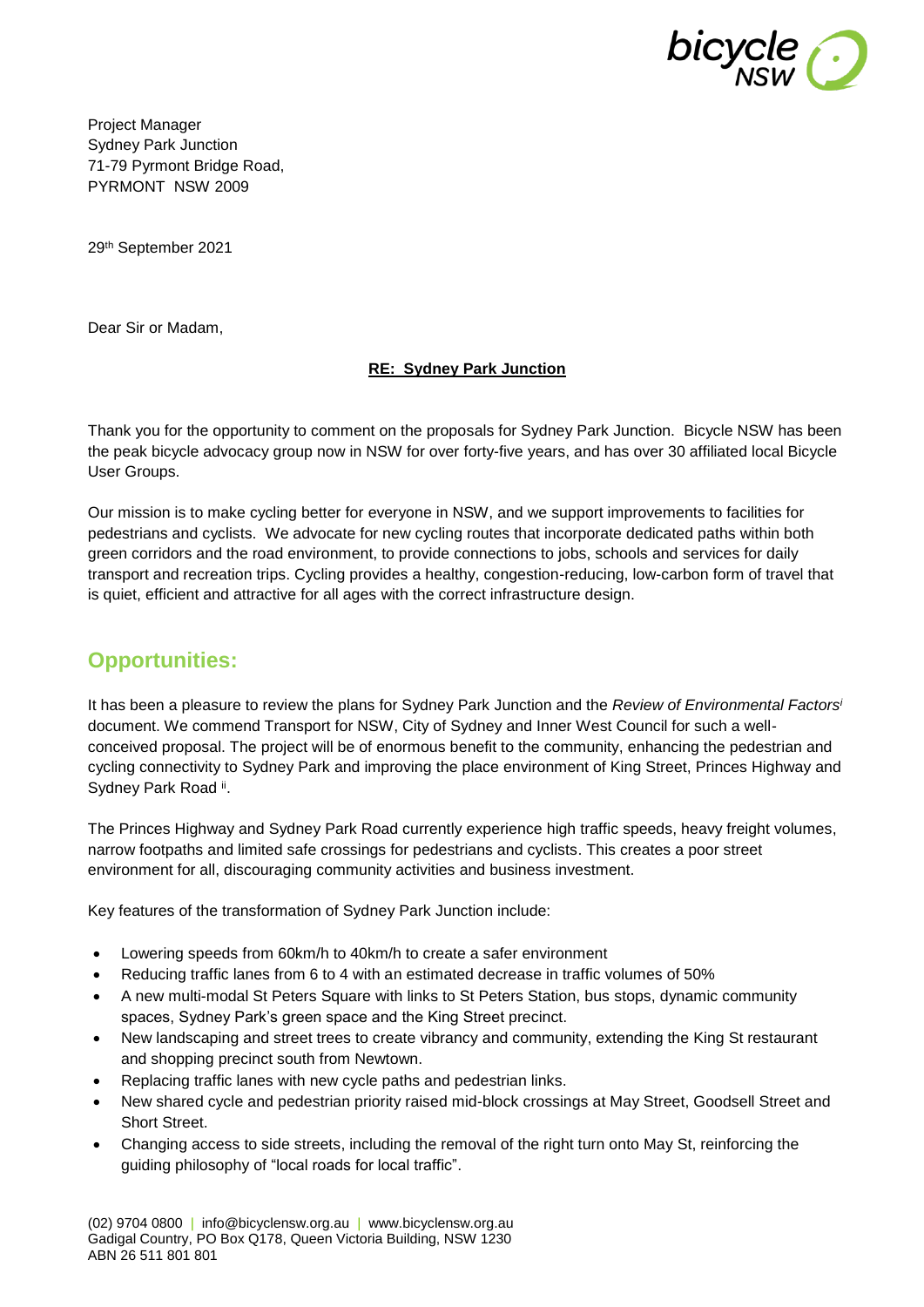- Removing dangerous slip lanes at Barwon Park Road and Sydney Park Road/King Street.
- Upgraded bus stops with direct access to the station to support multi-modal journeys.

Dramatically improved pedestrian amenity, safe crossing points, new tree canopy, reduced noise and pollution and lowered speeds will attract people to stay and play. The plan in Figure 1 summarises the proposed changes.



Figure 1: Plan showing the proposed changes to Sydney Park Road, King Street and Princes Highway (Source: Transport for NSW)

It is fantastic that Transport for NSW is demonstrating real intent to meet the aspirations set out in the recently-published Movement and Place Framework<sup>iii</sup>. Movement is a key enabler of place but needs to be considered very carefully to create places where people want to be. Movement can no longer be considered as the only criteria for success of a street. Achieving the right balance of movement and place is critical for the future of Sydney's main roads. Applying movement priorities to bike riding, rather than just to motor vehicles, will further improve environmental amenity and encourage mode-shift.

The proposals for Sydney Park Junction provide exciting evidence that Transport for NSW now recognises that vehicle traffic will expand to fill whatever space is created for it. When the available asphalt is reduced, demand will decrease and space can be allocated to walking, cycling and public transport. By considering the whole street, from building line to building line, and all users, including pedestrians, cyclists, drivers, delivery workers and transit users, whether travelling through or lingering, and allocating the space accordingly, the city can move forward from decades of car domination.

The provision of safe walking and cycling infrastructure at Sydney Park Junction is fully supported by the NSW Government's new Road User Space Allocation Policy CP21000<sup>iv</sup> which establishes a road user hierarchy that considers pedestrians first and private cars last. Multiple environmental and health benefits will flow from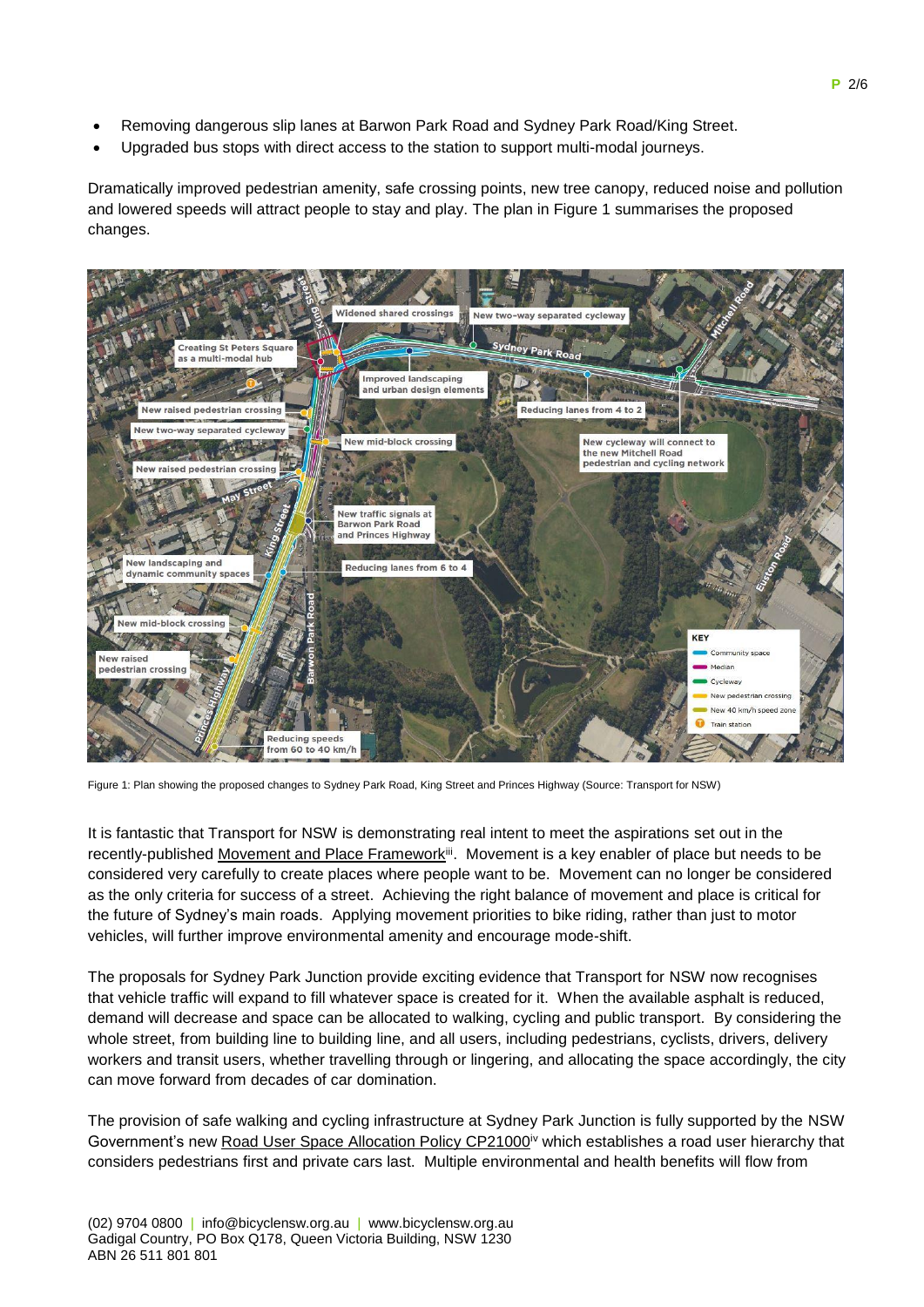increased walking, cycling and public transport use. The streets will be more equitable for Sydney-siders of all ages, incomes and abilities.

The Sydney Park Junction plans are supported by a several other important strategies:

Future Transport 2056 Plan<sup>v</sup> outlines an overarching vision for transport in NSW guided by community desire for better places. Future Transport 2056 commits to providing a regional cycle network in Greater Sydney, known as the Principal Bicycle Network (PBN). A coordinated delivery of bike lanes across Greater Sydney will ensure that routes across council boundaries align and create the most direct path of travel.

Greater Sydney Commission's **Eastern City District Plan (2018)**<sup>vi</sup> set outs how integrated land use and transport planning can help achieve the 30-minute city through increasing development density near public transit corridors in Planning Priority E10. The need for better accessibility, connectivity and amenity for pedestrian and cyclists is also emphasised in Planning Priorities E4, E17, E18 and E19. An important objective is a "city in its landscape" which has 2 relevant indicators – to create increased urban tree canopy and expand the Sydney Green Grid.

Sydney Green Grid<sup>vii</sup>, developed by the NSW Government Architect in 2017 and reflected in the district and region plans, proposes an interconnecting network of open spaces that support walking and cycling. The Principal Bicycle Network will integrate the Sydney Green Grid to create important links between activity centres and support active recreation. The improved access to Sydney Park forms part of the long-term vision for green infrastructure that can be enjoyed by everyone.

We applaud the plans for segregated cycleways on Sydney Park Road and King Street, and we are certain that the level of usage from private riders and food delivery workers amply justifies their provision. The pop-up lane on Sydney Park Road has been successful in trials and it is excellent that it will be formalised as part of this project. It links the Mitchell Road cycleway path with St Peters Station, enhancing possibilities for multimodal journeys. The King Street path connects with Goodsell Street where an important strategic route heads west. The inclusion of safe, rideable crossings at intersections and at two mid-block location on Sydney Park Road is also welcomed so riders are not forced to improvise, stop riding, or break the law.

Bicycle NSW does not support a 'do nothing' option being included in the REF. Thankfully this was dismissed due to crashes with cars hitting pedestrians and cyclists, and the fact that doing nothing will not encourage mode shift to active transportviii.

## **Concerns:**

Despite overall support for the proposals, Bicycle NSW would like to raise several issues that still need to be resolved:

- 1. The separated bike lane on King Street is very short and misses opportunities to connect with the existing cycling network, particularly to the north and west.
- 2. Changes to access may create strong opposition within the community and derail a very beneficial project. There are particular concerns about losing the right turn into May St from Princes Highway and from Mitchell Road to Sydney Park Road.
- 3. Vehicles may be pushed onto neighbouring streets without careful traffic management, causing increased noise and pollution and a reduction in residential amenity.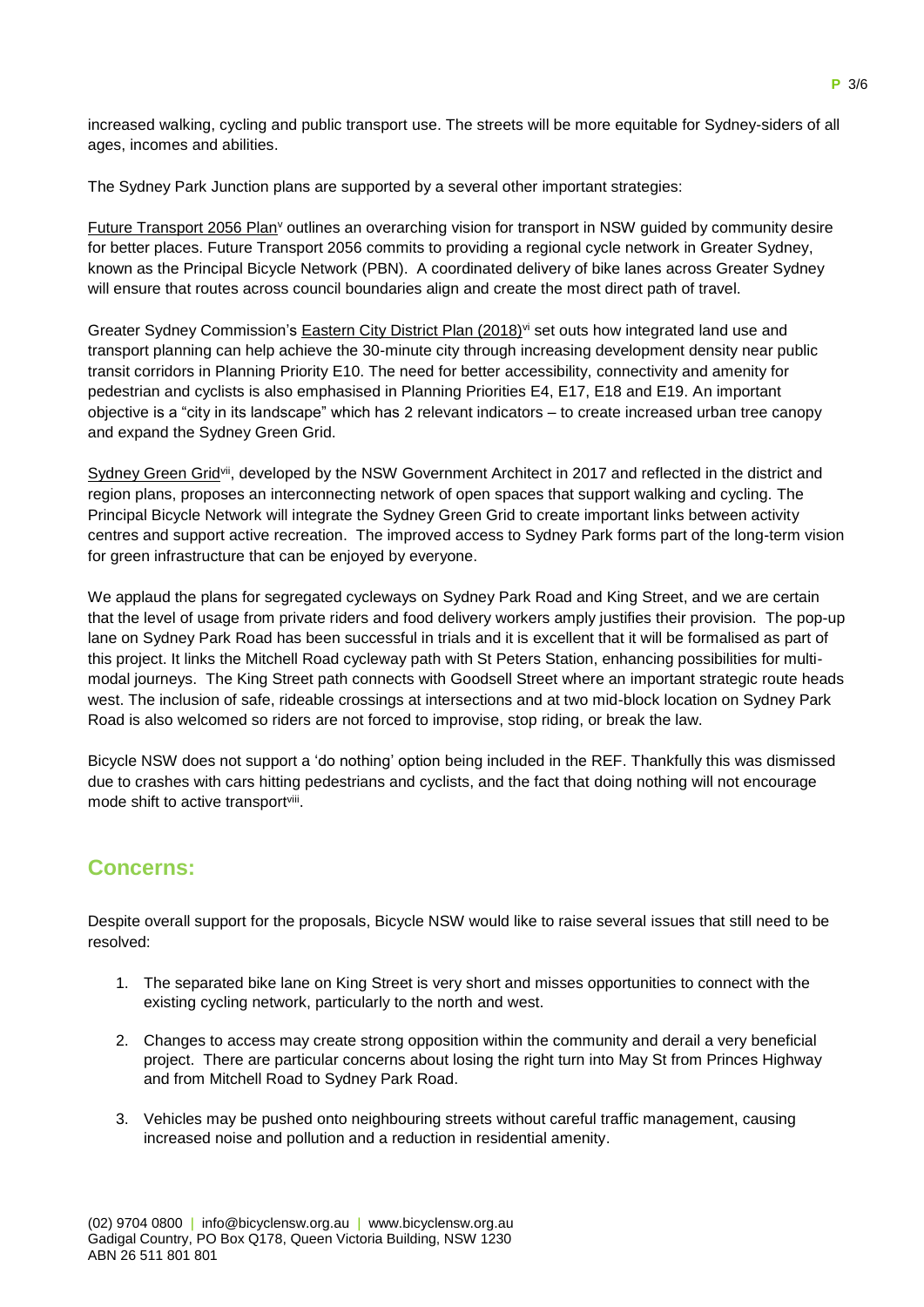- 4. The Traffic and Transport Assessment (Appendix C) includes modelling of motor vehicle level of service/delay at intersections, but no modelling of pedestrian and bicycle service/delay. This is an unprofessional omission, given the objective of the project is to improve walking and cycling movement and connectivity. Unfortunately, prioritising movement for bicycles is neglected in Movement and Place Framework. However, it must be considered at Sydney Park Junction.
- 5. The 20-month project timeline will be hard to swallow for a community very weary from many years of disruption related to Westconnex. Night noise, diversions, temporary cycle routes and worker parking need to be resolved before construction commences.

# **Recommendations:**

### **1. Extend the separated cycleway north to Lord Street**

The short section of separated cycleway proposed for King Street must extend north to allow people to cycle safely across the new St Peters Square and connect with important and well-used cycle routes heading west along Lord St to Marrickville Metro shopping area, north-west to the Enmore Road and north-east to Erskinville and Newtown, Sydney University and the CBD.

### 2. **Maintain a clear focus on the vision for the place outcomes**.

Bicycle NSW wholeheartedly supports Transport for NSW's shift from 'predict and provide' to 'vision and validate' when planning neighbourhood centres. We urge you not to relent to community pressure and allow right hand turns from King Street to May Street or from Mitchell Road to Sydney Park Road. These changes are very important to restrict through traffic from local streets and eliminate rat runs.

#### **3. Plan for no increase in traffic on local streets**

Transport for NSW will need to work closely with the relevant councils, in consultation with the community, to develop a local traffic management plan to ensure there will be no traffic volume increases on local streets. Additional traffic calming, modal filtering and one-way flows should all be considered to help reduce the capacity of local streets and discourage through traffic. In addition, making driving less convenient for short trips by residents will help generate the desired modal shift in the area.

## **4. Upgrade all crossings to prioritise pedestrians and cyclists**

Measures to optimise pedestrian and bicycle level of service must be incorporated in the design of traffic signals and intersections. The following features should be considered:

- a. Instant green on demand for pedestrians and bicycles at mid-block crossings, with induction loop detectors for bicycles/wheelchairs/mobility scooters and fully accessible push buttons.
- b. Longer crossing times so that pedestrians of all ages and abilities have time to cross safely and without stress.
- c. Automatic green for pedestrians/bicycles at all signalised intersections so there is no need to press a 'beg button'.
- d. A scramble crossing at Sydney Park Road/Mitchell Road intersection, so that people making a diagonal movement through the intersection do not have to wait for two successive signals on two arms of the intersection.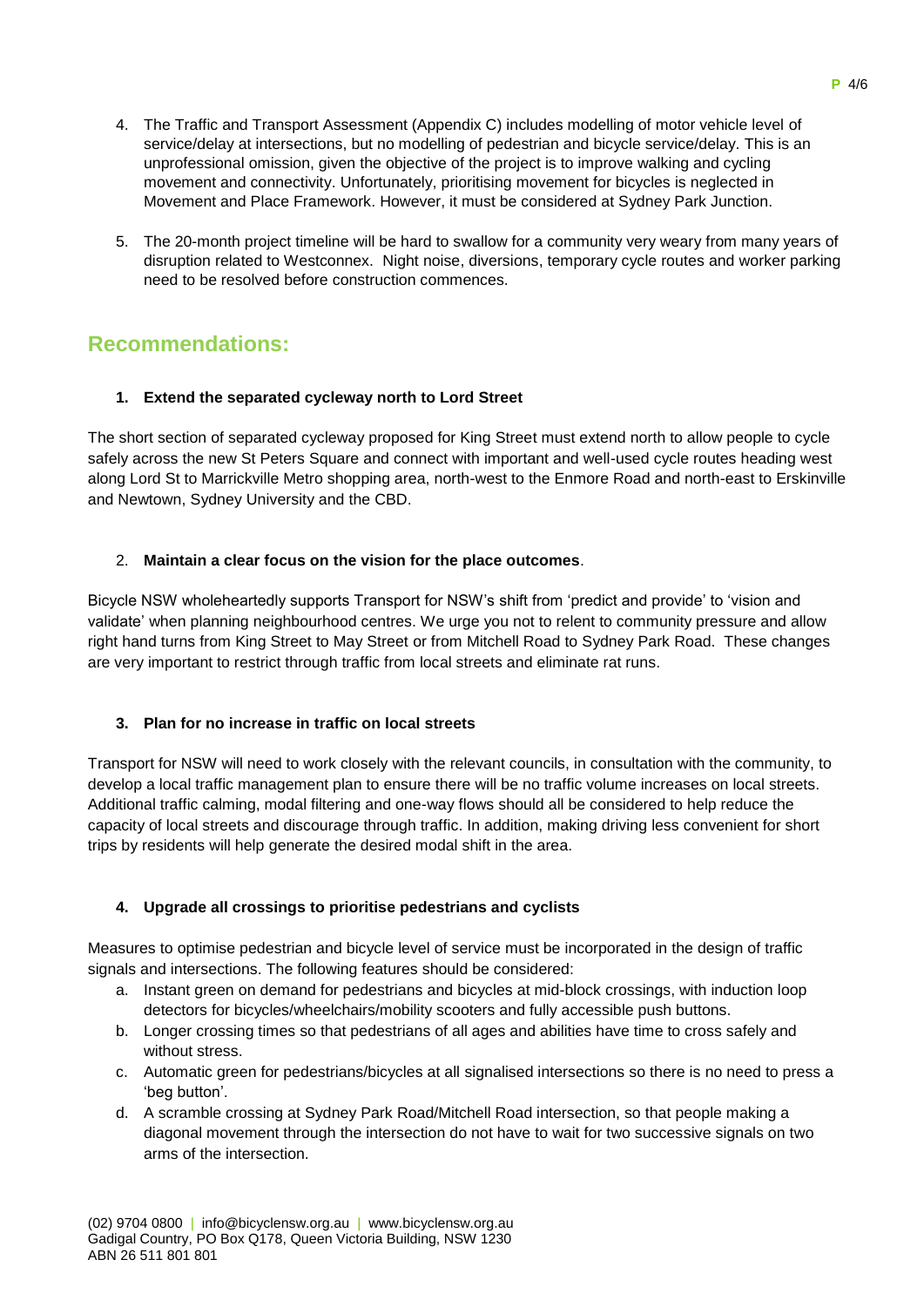e. Eliminate the proposed traffic signals at the Barwon Park Rd/King St intersection and instead create a left in/left out intersection with a priority pedestrian/cyclist raised crossing. Traffic lights at this junction will delay pedestrians which is inconsistent with project objectives to improve walking movement and connectivity.

Again, any reduction in effective road capacity will decrease the convenience of driving and help achieve the desired project outcomes.

#### **5. Ensure that construction impacts are carefully mitigated**

TfNSW must adhere to its commitment to establish work compounds away from the project site in more industrial areas, to reduce the presence of construction vehicles on local roads, and should commit to the heavy vehicle safety standards used on the Sydney Metro project as a minimum. Bicycle NSW supports the community's advocacy for all construction to occur during standard daytime construction hours. Although night work is promised to be limited to 2 nights a week in each of 3 specific noise catchments, any night construction disturbs the sleep of nearby residents, affecting physical and mental health. Additional daytime traffic restrictions would reduce effective traffic capacity, resulting in a temporary reduction in traffic and associated impacts along the corridor. This outcome would be consistent with the project objectives, and state and local government priorities and strategies. It is also far easier to communicate to impacted residents as a benefit of the project.

It is essential to maintain safe walking and cycling through the area during construction. The pop-up lane on Sydney Park Road has become an important part of many journeys and removing it from the network, even temporarily, would be a backward step for the mode shift to cycling. Please refer to Austroads Guide to Temporary Traffic Management<sup>ix</sup> and adhere to the principles of coherence, equivalence, directness and safety during construction.

## **6. Don't lose sight of the all-important details.**

Great paving, high-quality, mature landscaping, attractive street furniture, drinking fountains and bike racks all need to be considered carefully to ensure a place is created where people will want to linger. The design speed of the roads and intersections needs to match the posted speed limits, and discourage travelling and turning too fast. Appropriate traffic calming with visual and physical cues are required to slow drivers down. Street art, murals and sculptures should be incorporated to emphasise the sense of place and reflect the character of the locality. Secure bike parking and spaces for share bikes are needed at St Peters Station to facilitate multi-modal journeys. The DCP may need to be reviewed to ensure that bike storage and end-of-trip facilities are provided in all new buildings.

#### **7. Keep an eye on the future.**

The transformation of Sydney Park Junction will have a ripple effect on the streets beyond the immediate area. Calls for more place and less vehicle dominance on Sydney's high streets will get louder and more vocal. The proposals need to consider longer-term possibilities such as King Street emerging as a public and active transport corridor all the way to Broadway, further speed reductions in line with the global 30Please<sup>x</sup> movement, and the implementation of the full Principal Bike Network with fully segregated routes, increasingly delivered as uni-directional pairs on both sides of the street, crossing the city and providing the benefits of active travel to everyone in the community.